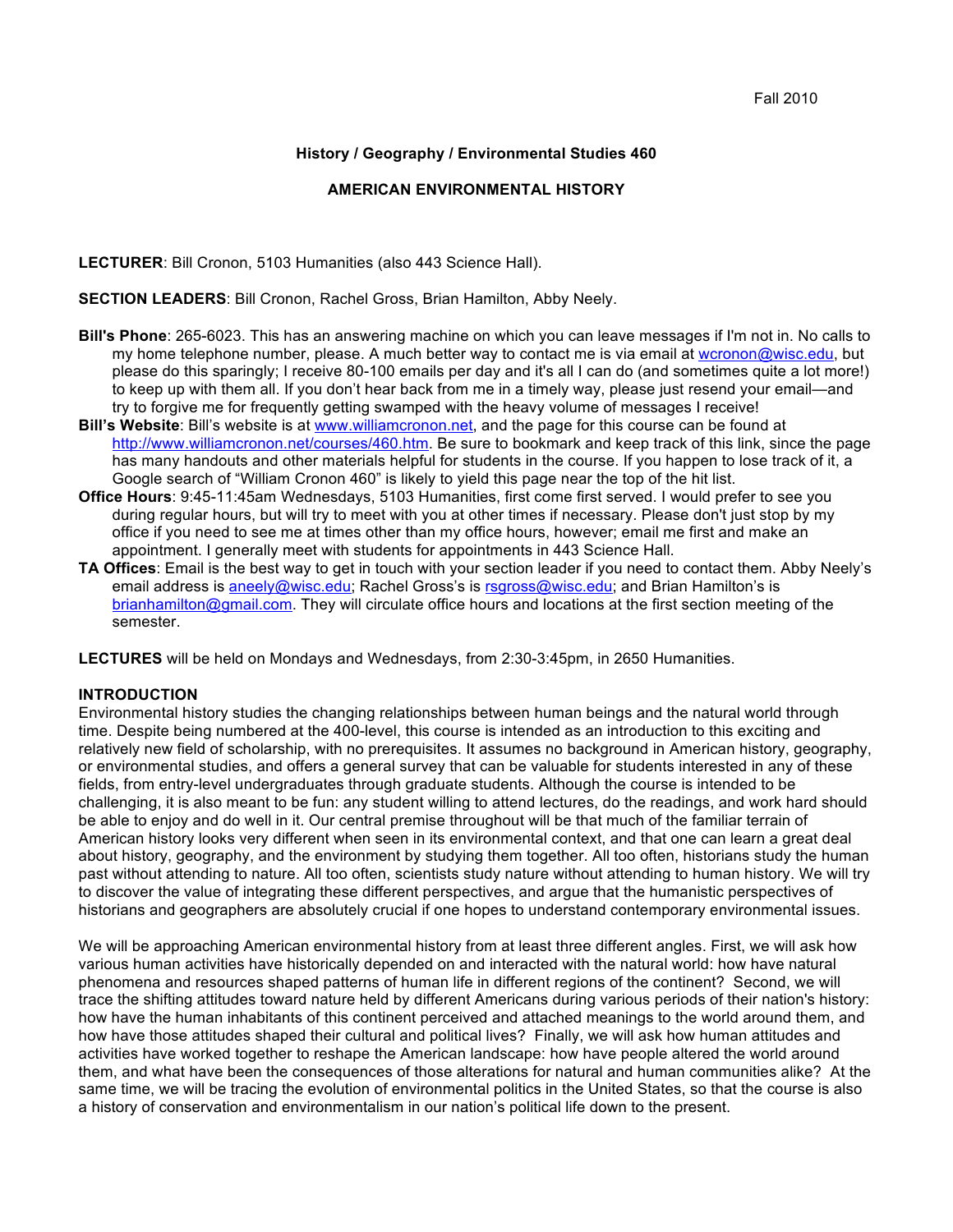#### **A NOTE ON THE READINGS**

This syllabus provides a detailed outline of what we'll be covering in the course, and we strongly advise you to refer to it often as you plan your studying. Readings are extensive, but they are generally not difficult; they have been chosen as much as possible to be fun and provocative as well as informative. All required texts are available at the University Bookstore, and can also be ordered online. They are as follows (call numbers are included):

Wayne C. Booth, et al., *The Craft of Research*, 3<sup>rd</sup> edition, Q180.55 M4 B66 2008. William Cronon, *Changes in the Land*, GF 504 N45 C76 2003 (any edition OK) Aldo Leopold, *A Sand County Almanac*, QH81 L56 1966 (any edition OK) David Stradling, *Conservation in the Progressive Era: Classic Texts*, QH76 C6545 2004 Donald Worster, *Dust Bowl*, F786 W87 (any edition OK)

I have kept down the number of required textbooks quite significantly in recent years in an effort to reduce costs for students; at the same time, the number of online readings has increased, as you'll see when you study the syllabus below. All required textbooks are available on reserve in Helen C. White library. You needn't purchase all of them, and you should feel free to read library copies or share books with classmates if you prefer. Other readings are available as course handouts or on electronic reserve either via your My UW page or on my personal website. *Please be sure you know how to access e-reserve readings and find my website by the end of the first week of classes.*

#### **COURSE GRADING**

The midterm exam counts for 20% of your grade, and the final for 30% of it; the paper counts for 30%; and section participation for the remaining 20%. Please note in particular that we take section participation very seriously in this course. Learning how to *talk* enthusiastically and intelligently about significant subjects is actually one of the most important skills you can learn in college, and this course is a great place to work on that skill. We'll be dealing with interesting readings about historical subjects that have important implications for our present and future, so it shouldn't be hard for you to come to section with questions and comments you'd like to share with other members of the group. Try to make a special effort to get to know not just your section leader, but the other students in your section. We promise this will not only make the course more enjoyable, but will add a lot to what you learn as well.

#### **EXAMINATIONS**

There will be two exams, a midterm and a final, each covering their respective halves of the course in their objective sections; the final will also require you to write a comprehensive essay covering the course as a whole.

#### **THE PLACE PAPER** (5-6 pages; 6-10 pages for Honors undergrads and grad students):

This is due at the beginning of lecture on Monday, November 22, and is intended to give you an opportunity actually to *do* environmental history yourself as a way of synthesizing what you've learned from the entire course. In it, you are to choose some place--either located in Madison or somewhere you know well from your home or travels--and write a brief essay discussing your interpretation of some aspects of its environmental history, using materials we've studied in the class. Because this is a brief paper, you'll need to think carefully about what parts of your chosen place you wish to explore in your essay: it is far better to discuss a few aspects well than many aspects superficially. Write a description or tell a story that will explain to the reader how this place came to have the shape and qualities it has today. You should think of this paper is an exercise in historical, geographical, and environmental interpretation, asking you to read a small patch of landscape as a historical document of past environmental change.

Since we'd like you to be thinking about this paper from the very start of the semester, we'd like to offer you some suggestions for the how best to approach it. Remember that the most important aspect of this assignment is for you to have an experience trying to "read" an actual landscape. We fully understand that you don't know enough environmental history to construct a complete or fully accurate narrative of environmental changes that have shaped your chosen place. What we're looking for instead is that you take a long, careful look at the place and try to see it with unfamiliar eyes, taking nothing for granted but looking at everything you see there as if you'd never seen it before. Then ask how the things you see might have come to be there. (This assignment may go better and be more fun if you imagine that you're a visitor from outer space who's just landed and is trying to make sense of all the strange things you see around you: why on earth do people live this way? How did the lives of earlier inhabitants leave traces that can still be seen?) As the first lecture of the course suggests, the trick is to ask as many questions as you can about landscapes you ordinarily take for granted. (Remember, you can go back and reread that first lecture, which is printed as an essay called "Kennecott Journey" in the book *Under an Open Sky: Rethinking America's Western Past*, edited by myself; a PDF version of it is even more conveniently available on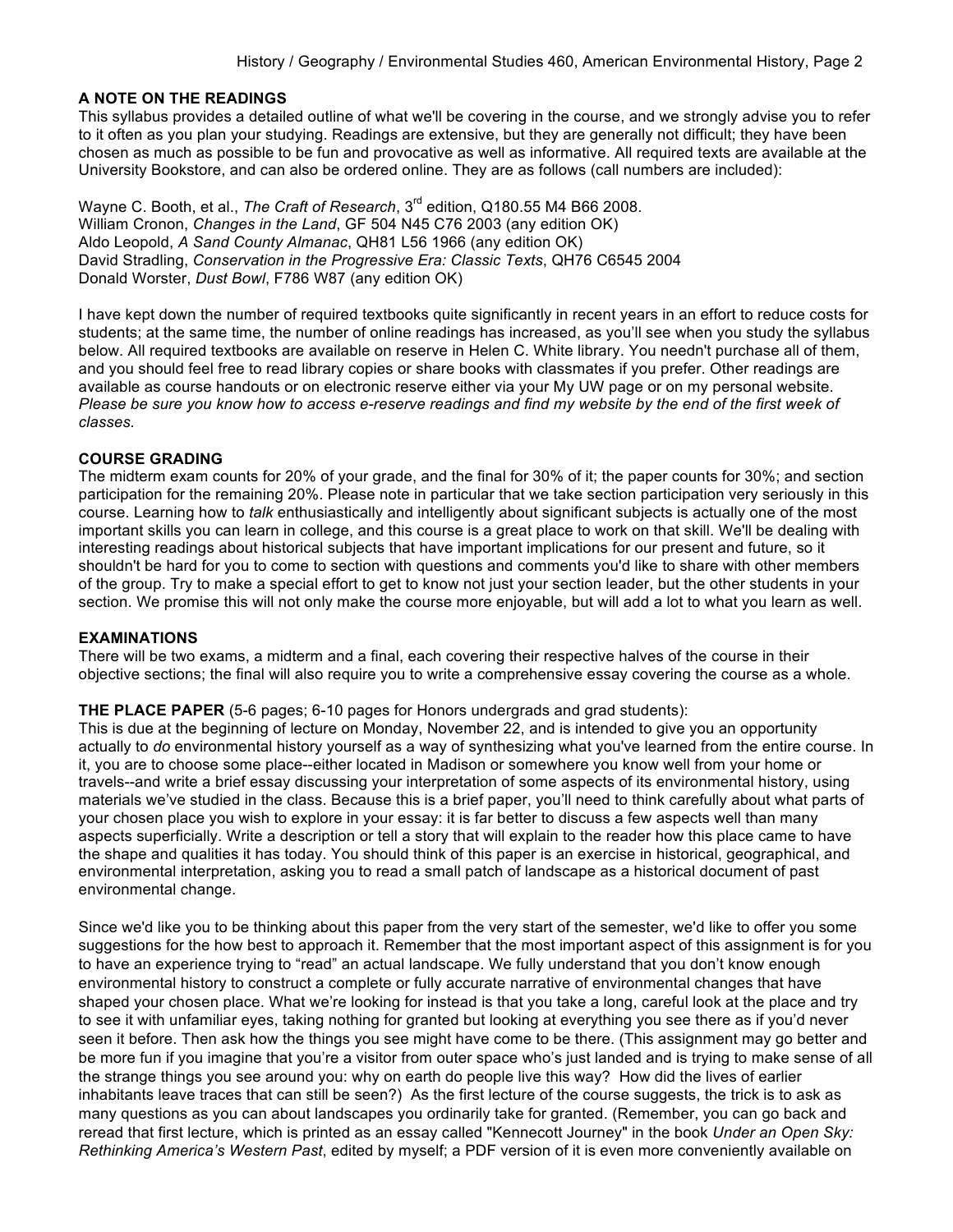the course page of my website.) Use materials from the readings and from the lectures to help you think about the kinds of questions you want to ask, and do the best job you can answering these questions using the evidence you can find on the ground.

To help you learn the research skills you'll be using in investigating and writing about your place, a group of my graduate students and I created a special website on **"Learning Historical Research"** which I would encourage you to explore and read carefully: www.williamcronon.net/researching/. It has *many* tips and suggestions that are likely to be helpful to you not just for this paper but for work you do in other courses as well. You are also *strongly* encouraged to read Wayne Booth et al's classic *The Craft of Research* as early in the semester as you can.

If you're having trouble choosing a place to write about, consider these suggestions right here in Madison; most can easily be applied to other locations as well:

- Walk along a railroad track for a mile or more (the one behind the Kohl Center that has become a bike path west of the campus power plant would be a good choice) and think about its relation to the surrounding landscape. Ask how adjacent sites relate to the railroad, and how those relations may have changed with time. In what ways does the railroad divide the surrounding land, and in what ways does it connect it? How might these divisions and connections have changed with time?
- Spend an hour or two in a cemetery and see what you can learn from it as a historical document (Forest Hill and Resurrection cemeteries, on both sides of the Speedway, just beyond Madison's West High School on Regent Street, are excellent for this exercise). What can you learn about the lives of those who are buried there: how long they lived, how they died, what their family relations were, etc.? What does the cemetery tell you about their attitudes toward life, death, and their place in the natural world? How does the physical form of the cemetery itself (as opposed to individual graves) reflect cultural attitudes toward nature?
- Drive or bike west from the UW stadium along Regent Street, Speedway, and Mineral Point Road until you're well out into the agricultural countryside (if you can, go as far as Pine Bluff, or even to the point where the road finally ends at Highway 78, which would be a round trip of 20-30 miles). As you ride, look very closely at the changing spatial arrangement of streets, buildings, and settlement patterns. How do houses change? Look at their sizes, styles, presence or absence of garages and porches, nearness to neighboring houses, sizes of front and back yards, relation of residential and non-residential buildings, etc., etc. Look at the presence or absence of green space. As you drive west, you're essentially moving through neighborhoods that were built in each succeeding decade of the twentieth century. The spatial changes you see directly reflect chronological changes in the history of Madison's built environment and its relations to the surrounding landscape.
- Try comparing two different residential neighborhoods in Madison and writing a brief paper on the key differences you notice between them. The City of Madison's Department of Planning & Development has put together a good series of walking tours you can take of historic neighborhoods in the city, easily accessed as downloadable documents from http://www.ci.madison.wi.us/planning/walkTour.html. You might try taking one or more of these tours, and then write about what you see along the way. Just be careful not to write a paper that only reports what you learn from the tour booklet; be sure to look at what you see and write about the landscape itself, supplementing the guide with additional library research wherever possible.
- Find the "Lost City" in the southeast part of the UW Arboretum and see what you can figure out about its past. This is an old failed subdivision from the early twentieth century which is now completely overgrown (it could be harder to find in deep snow!). You can find a map of where to locate it in the Arboretum visitor's center, and you could read about its past in Nancy Sachse's book, *A Thousand Ages*, QK 479 S16 1974.
- Walk to the end of Picnic Point and spend time looking at the skyline of Madison. Think about the different human elements that make up that skyline, and ask yourself how and when they might have come to be there. Then go examine those same elements close up and read what you can from their sites. You may benefit from exploring the very detailed and prize-winning website for UW-Madison's Lakeshore Nature Preserve, which includes a great deal of environmental historical information at http://www.lakeshorepreserve.wisc.edu/.

Remember, the most important goal of this assignment is to look at a place, ask questions about it, and think about its past with reference to the historical and geographical phenomena you've learned about in this course. This is much harder when you're worrying about it in the abstract than when you're actually doing it. It really doesn't matter what place you pick. You could literally go to anywhere in Madison or your hometown and take a random walk through a neighborhood, thinking about everything you see along the way, and write a great paper based on it.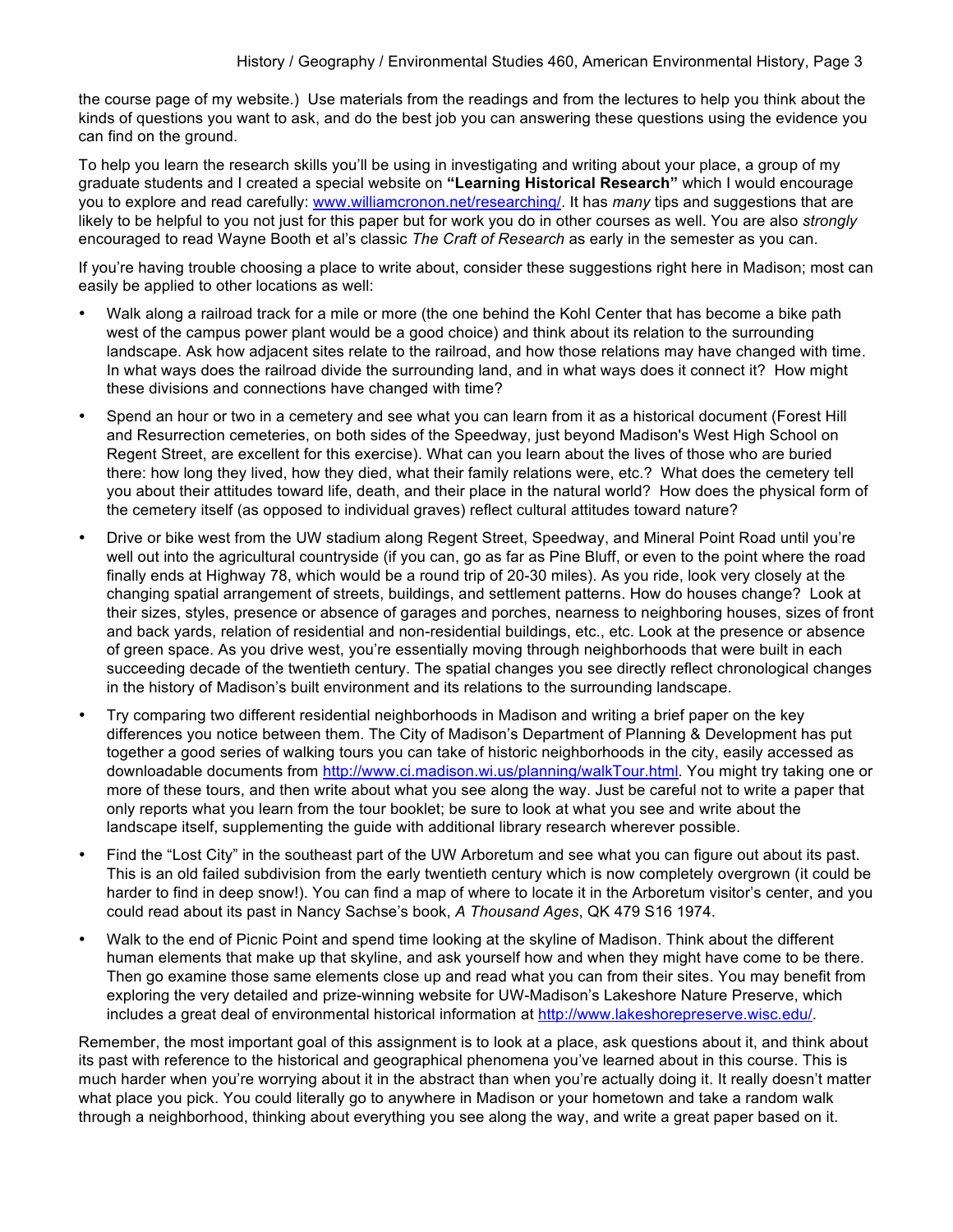Although this is not primarily a paper based on written documents--we really do want you to have the experience of trying to read an actual landscape--we *do* expect you to track down at least a few documents that will help you understand the changing landscape of your chosen place. For instance, looking at old photographs can be wonderfully suggestive about how your place has changed in the past. If you're writing about Madison, there are a couple excellent photographic histories of the city and the university on reserve at Helen C. White Library: David Mollenhoff's *Madison: A History of the Formative Years*, F589 M157 M64 1982, 2003; and Arthur Hove's *The University of Wisconsin: A Pictorial History*, LD 6128 H68 1991. There should be copies not just on reserve but in the non-circulating reference collection; multiple copies of Mollenhoff's book are in the Geography Library in Science Hall and the Wisconsin Historical Society Library as well. Even if you only spend half an hour looking through these, they could be extremely helpful to you, especially if you're having trouble with the assignment.

There are a number of ways you could learn more about your chosen place. The suggestions I've listed below relate mainly to Wisconsin places, but most would be equally well suited to other parts of the country as well.

- Look at old photographs. The State Historical Society's Iconographic Collection (located in the Archives on the 4th floor) has a vast collection of images of places from Wisconsin and elsewhere. Nothing is better than a picture for helping you see a past place and relate it to the present.
- Look at a series of maps of your chosen place to see how it has changed over time. The Cartographic Collection of the Geography Library in Science Hall can be very helpful here. Aerial photographs might also be very suggestive if they're available.
- If you've chosen an urban place, check out the amazing collection of bird's-eye views, most published during the nineteenth century, that have been digitized on the Library of Congress's American Memory website. The URL for these is: http://memory.loc.gov/ammem/gmdhtml/gmdhome.html. Check under "Cities and Towns" and search for the place about which you're writing, but don't hesitate to explore other parts of the website as well. The American Memory website is an extraordinary source for digital documents: photos, maps, texts, almost anything you can think of. There's a comparable collection of Wisconsin bird's-eye views at http://www.wisconsinhistory.org/whi/feature/birdseye/.
- In the late 1920s or early 1930s, the Wisconsin Department of Natural Resources produced an extraordinary series of "Land Inventory Maps" which show the uses of land for every township in the state. These are available at the Archives of the Wisconsin Historical Society, and can help you understand changing rural land use. (You can read more about these maps at http://steenbock.library.wisc.edu/general/bordner.html, and access the actual maps at http://digicoll.library.wisc.edu/EcoNatRes/subcollections/WILandInvAbout.shtml under "Land Economic Inventory."
- If you want to go even further back in time, you could look at the original land survey records of the 1830s and 1840s, getting a rough sense of what the land looked like when the first American surveyors came through to impose the grid system upon it. These maps, along with the original surveyors notes, are now also available on-line, so you can peruse them for places you know at http://libtext.library.wisc.edu/SurveyNotes/.
- Track the changing population of the place in the manuscript census, which is available for every year between 1840 and 1930 except 1890 (for which the census records were destroyed in a fire). Microfilms of the census for every state in the country are available at the Historical Society. These will tell you who lived in a place, their family relationships, their birth places, their occupations, etc. If you're writing about a rural place in Wisconsin, you should also look at the manuscript records of the Agricultural Census, which give you a complete picture of the crops and animals raised on every farm in the state during the census years. These are in the Historical Society too, in the back left corner of the Reading Room.
- If you're studying an urban area, look at old city directories, which often list the residents and businesses of a community not just alphabetically but according to their street address. A directory enables you almost literally to walk down the same street in the past that you've walked down in the present, seeing how the people and businesses have changed in the interval. See http://www.wisconsinhistory.org/hp/buildings/citydir.asp for tips.
- Look at old county atlases or histories for your place. These were published for many counties in the Midwest primarily in the 1870s through the 1890s, so can give you lots of interesting information about your place during the nineteenth century. The Historical Society has an excellent collection.
- And of course: *talk* with people who have lived in your place for a long time.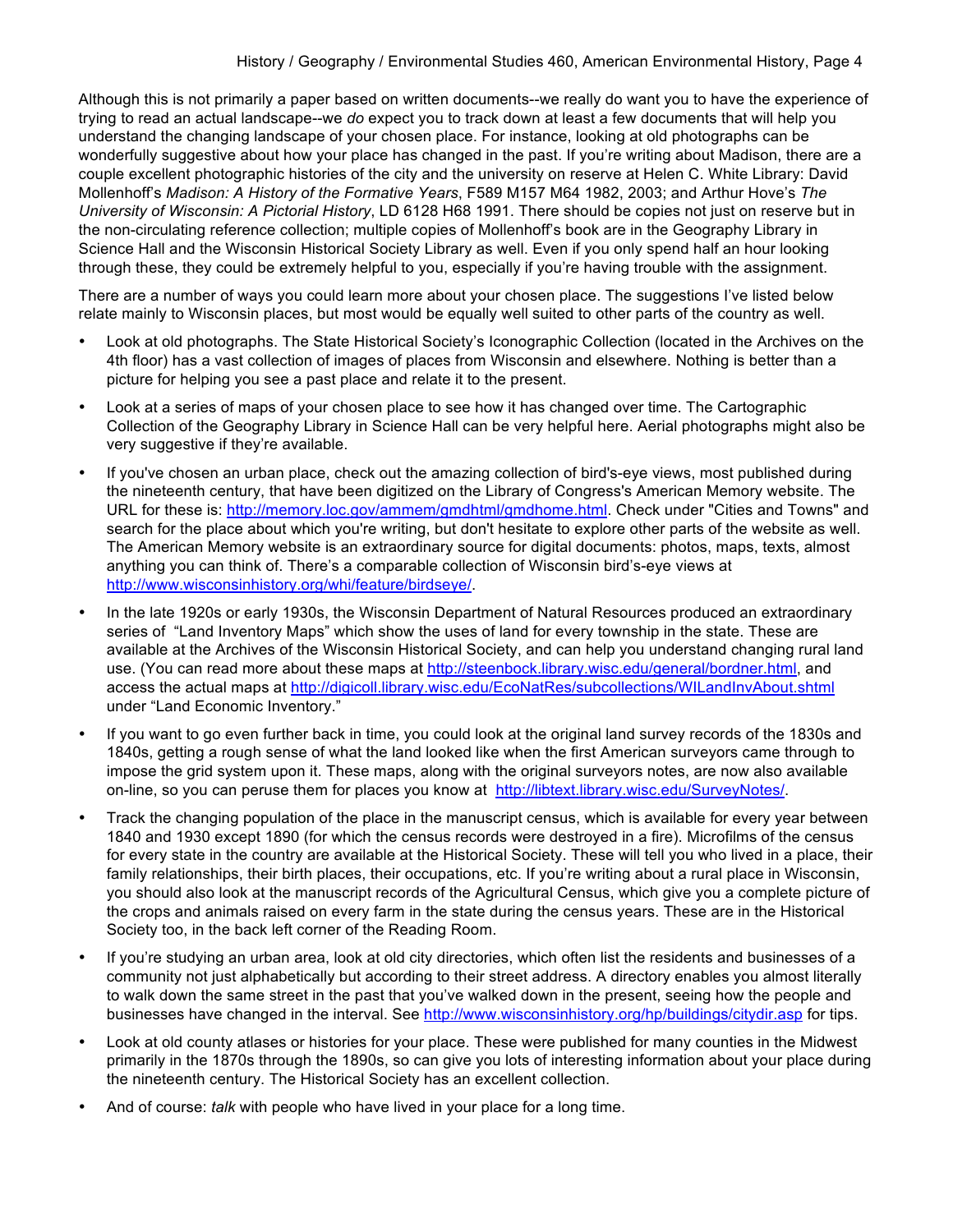#### **ADVICE ABOUT HOW TO WRITE YOUR PLACE PAPER (WITH THANKS TO ITS UNKNOWN AUTHOR)**

Finally, here are some tips about how to approach the *writing* of your place paper, and also about how we'll be grading it. I've adopted these from the excellent writing standards that a colleague at the Nelson Institute for Environmental Studies uses, and my colleague in turn adapted them from rubrics like this that have circulated widely on the Web. Although I'm not completely certain of the original author, two important earlier versions of the text below include Paul Halsall's "General Evaluation Rubric for College Papers" (www.fordham.edu/halsall/med/rubric.html), which was based in turn on Patrick Rael's "General Grading Rubric" (www.bowdoin.edu/writing-guides/). These may have been inspired in turn by rubrics used in grading AP essays. This text has been slightly modified to fit this course, but is otherwise borrowed pretty completely from my colleague's version of the rubric.

Your goal in this Place Paper is to offer an original interpretation of your chosen landscape based on your own observations and research on the one hand, and on course readings and lectures on the other hand. We will evaluate your work using the following criteria:

**STRUCTURE**: Begin your paper by introducing the reader to your place, and by orienting the reader to the major questions and interpretive approaches you intend to use for understanding it. It's fine to start with an anecdote or a description of the place if you think that's the best way to proceed, but be sure to clarify early in the paper the main themes you'll be addressing. Following your introduction, build your essay as a series of well-structured paragraphs. Each paragraph should have a topic sentence, and usually 3 to 5 additional sentences that clearly support that topic sentence. Each paragraph should explain one major idea, not 3 or 4. Each paragraph should have a clear connection to the next. Pay attention to transitions! End with a strong conclusion that tells readers what they've learned about your place and why they should care about the interpretation you're offering of its history.

**ANALYSIS**: Why should the reader believe you? What arguments for and against your thesis make sense? How can you disprove counter-arguments, or account for evidence that seems to contradict your thesis? Your analysis should offer new ways to think of the material. All ideas in the paper should flow logically. Your argument should be identifiable, reasonable, and sound. Support your thesis with arguments based on evidence from your chosen landscape and from the primary and secondary sources you've researched. All sources should be clearly and accurately identified in footnotes or endnotes using a consistent citation format from a manual such as Kate L. Turabian's *Manual for Writers of Term Papers, Theses, and Dissertations*, itself based on the classic *Chicago Manual of Style*, which has recently been published in a new edition that pays much more attention to Internet resources and forms of citation.

**STYLE**: We will reward clear, active, powerful writing. PLEASE do not use the passive voice. Do not start sentences with "It is....", "There is..." or "There are...." Use active verbs. Revise your paper to remove wordiness, redundancy, passive voice, vagueness, and inactive verbs. Make sure that your grammar and spelling are correct. Careless errors, especially run-ons and comma splices, WILL lower your grade.

For example: This is an example of BAD writing: "It can be shown that farmland on the Great Plains was harmed by poor farming practices."

This is an example of BETTER writing: "Farmers on the Great Plains plowed on steep slopes, causing soil erosion."

What's the difference? In the first sentence, "It can be shown" is in the passive voice, starts with the word "It," and is wordy, redundant filler. The phrase doesn't wake up the reader, and it doesn't convey any meaning. Get rid of it.

The phrase "farmland was harmed" is an example of the passive voice. Do your absolute best to get rid of the passive voice. Your writing will be much more interesting and precise. The passive voice is usually a vague copout: you don't have to say who did what and why. Revising into active voice makes you think about who is responsible. For example, the second example tells us exactly who harmed the soil: "farmers plowed on steep slopes, causing soil erosion."

**ORIGINALITY**: Although you can get a good grade (a B) for presenting arguments developed in lecture and section, an A paper is one that develops original insights and arguments. We strongly encourage you to think for yourselves about the place you've chosen, giving evidence from course materials and readings, but pushing your insights based on your own observations and research.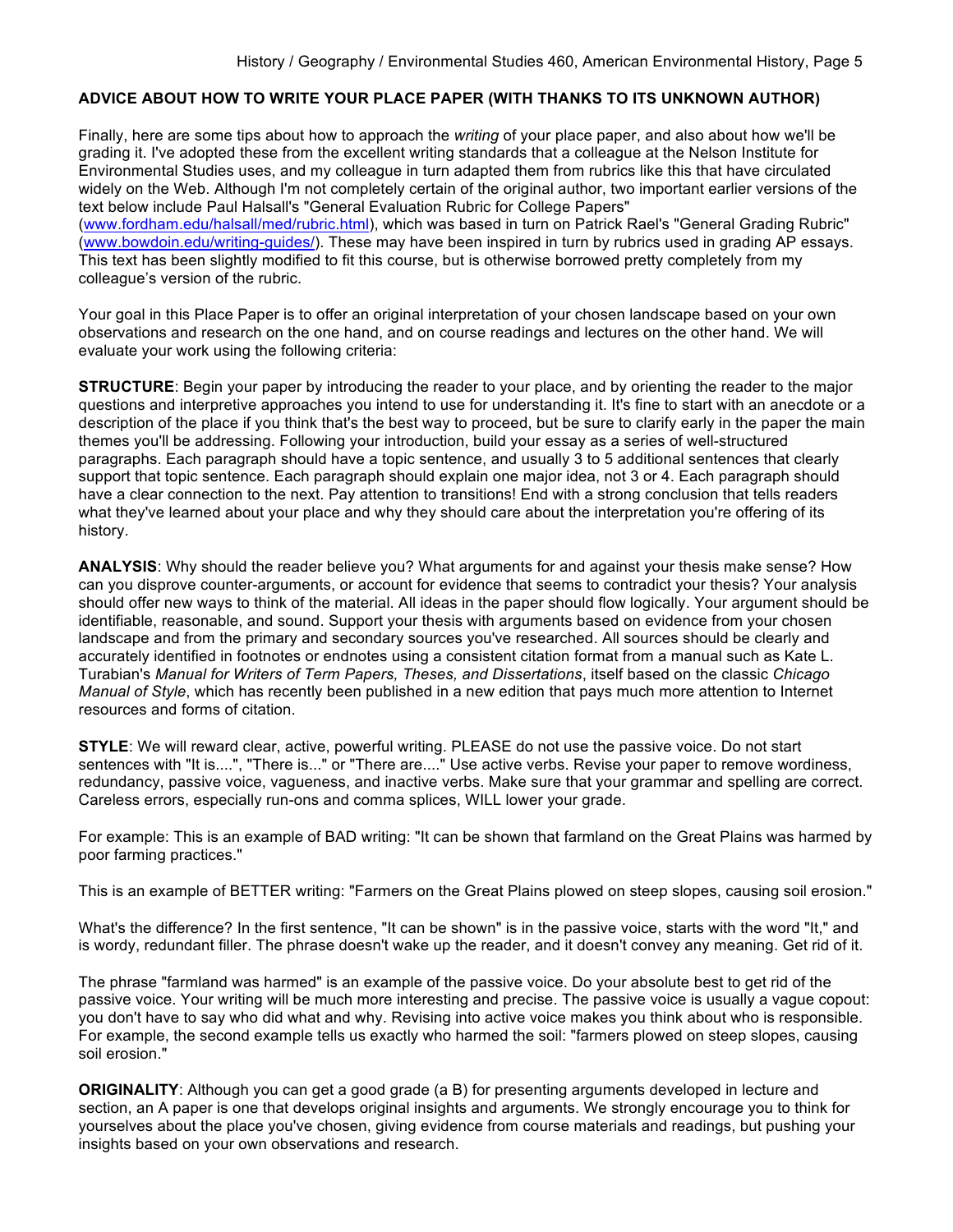#### **GRADING STANDARDS FOR PAPERS:**

**The Superior Paper (A: 94-100) Structure**: Your thesis and narrative are clear, insightful, original, sophisticated, even exciting. Your story and your arguments are well integrated with each other. All ideas in the paper flow logically; your argument is identifiable, reasonable, and sound. You have excellent transitions. Your paragraphs have solid topic sentences, and each sentence clearly relates to that topic sentence. Your conclusion is persuasive.

Analysis: You support every point with at least one example from your primary sources, all of which are flawlessly annotated using a standard citation format. You integrate quoted material into your sentences well. Your analysis is fresh and exciting, posing new ways to think of the material. You anticipate and successfully defuse counterarguments.

Style: Your sentence structure, grammar, spelling, and citations are excellent. You have NO run-on sentences or comma splices. Your writing style is lively, active, and interesting. You use active verbs, and minimize the passive voice. You are not wordy or redundant.

Originality: Your narrative and arguments show a great deal of independent insight and originality.

**The Very Good Paper (AB 88-93) Structure**: Your thesis and narrative are clear, insightful, and original. Your argument flows logically and is sound. You may have a few unclear transitions. You end with a strong conclusion.

Analysis: You give examples to support most points, and you integrate quotes into sentences; your notes are nearly perfect. Your analysis is clear and logical, and even makes sense. You acknowledge counter-arguments.

Style: Your sentence structure, grammar, spelling, and citations are good. You have no more than one run-on sentence or comma splice. Your writing style is solid and clear. You use active verbs, and minimize the passive voice. You are not wordy or redundant.

Originality: Your arguments show independent thought.

**The Good Paper (B 82-87) Structure**: Your thesis and narrative are clear, but may not be insightful, original, or easily identified. Your argument is generally clear and appropriate, although it may wander occasionally. You may have a few unclear transitions, or paragraphs without strong topic sentences. You may end without much of a conclusion.

Analysis: You give evidence to support most points, but some evidence may appear where inappropriate, and not all are accurately cited. Your argument usually flows logically and makes sense, although some gaps in logic may exist. You may fail to address counter-arguments.

Style: Your writing style is clear, but not always lively, active, or interesting. You sometimes use the passive voice. You may become wordy or redundant. Your sentence structure, grammar, and spelling are strong despite occasional lapses.

Originality: You do a solid job of synthesizing material presented in lectures and readings, but do not develop your own insights or conclusions.

**The Borderline Paper (BC 77-81) Structure**: Your thesis and narrative may be unclear, vague, or unoriginal, and may provide little structure for the paper. Your paper may wander, with few transitions, few topic sentences, and little logic. Your paragraphs may not be organized coherently.

Analysis: You give examples to support some but not all points. Your points often lack supporting evidence, or else you use evidence inappropriately, often because there may be no clear point. Your quotes may be poorly integrated into sentences. You may give a quote, but then fail to analyze it or show how it supports your argument. Your logic may fail, or your argument may be unclear. You may not address counter-arguments. Your end may dwindle off without a conclusion.

Style: Your writing style is not always clear, active, or interesting. You use the passive voice, or become wordy or redundant. You have repeated problems in sentence structure, grammar, punctuation, citation style, or spelling. You may have several run-on sentences or comma splices.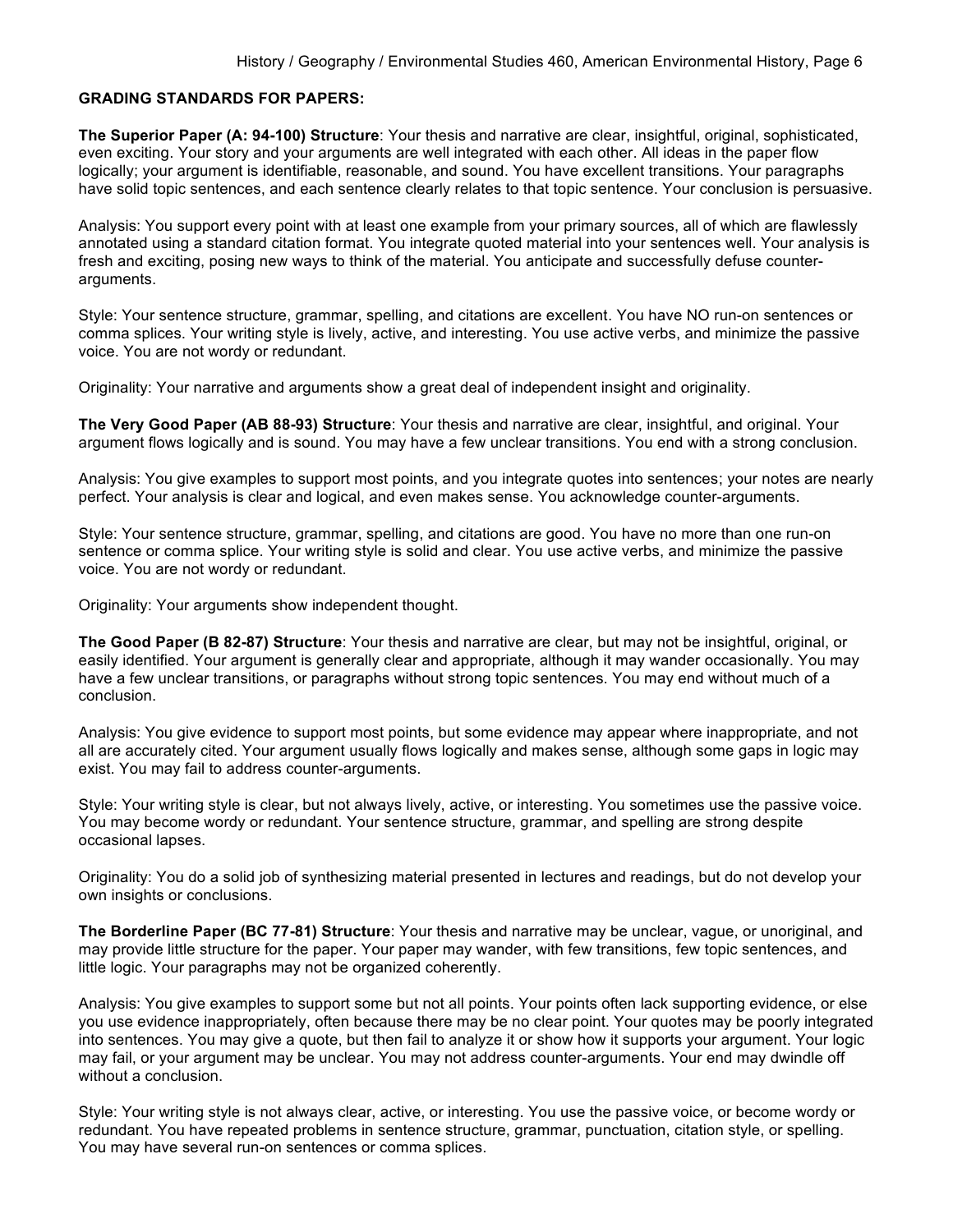Originality: You do a fair job synthesizing material presented in lectures and sections, but do not develop your own insights or conclusions.

**The "Needs Help" Paper (C 70-76) Structure**: Your thesis and narrative are difficult to identify, or may be a bland restatement of an obvious point. Your structure may be unclear, often because your thesis is weak or non-existent. Your transitions are confusing and unclear. Your paragraphs show little structure. The paper is a loose collection of statements, rather than a cohesive argument.

Analysis: Your examples are few or weak. Citations are flawed or missing altogether. You fail to support statements, and the evidence you do give is poorly analyzed or integrated into the paper. Your argument may be impossible to identify. Ideas may not flow at all, usually because there is no argument to support. The view of the topic may seem simplistic, with little effort to grasp possible alternative views.

Style: Your writing has problems in sentence structure, grammar, and diction. You have frequent major errors in citation style, punctuation, and spelling. You may have many run-on sentences and comma splices.

Originality: You do a confusing or poor job synthesizing material presented in lectures and sections, and do not develop your own insights or conclusions.

**The Bad Paper (D or F 0-69)**: A bad paper shows minimal lack of effort or comprehension . The arguments are very difficult to understand owing to major problems with mechanics, structure, and analysis. The paper has no identifiable thesis, or an incompetent thesis. It's difficult to tell that you've come to class.

In summary: we ask that you think seriously and creatively about the content of this paper, and that you write it as well as you know how. You will be evaluated for the quality and concision of your prose as well as for the breadth and depth of the thought you put into it. That said, please try to relax and have fun with the essay: it's your chance to play with the ideas in the course, and to test out different ways of looking at this complicated material. **Be forewarned that late essays will be marked down by** *at least* **one-third of a grade (and significantly more as lateness increases) unless other arrangements are made well prior to the due date.** 

### **IMPORTANT: BEWARE OF PLAGIARISM!**

It is very important for you to keep track of, acknowledge, and be respectful of the sources you use in writing your place paper. The Web has made it so easy for students to copy and paste information they find online that it may be tempting for you simply to paste some of this material into what write. Don't EVER do this. Plagiarism is a very serious ethical infraction—pretending that someone else's work is your own—and will get you into serious trouble if it's discovered. To learn more about plagiarism and how to avoid it, consult the following online resources: UW-Madison Writing Center: http://writing.wisc.edu/Handbook/QuotingSources.html Yale Writing Center: http://www.yale.edu/bass/writing/sources/plagiarism/what.html

### **IMPORTANT: LAPTOP POLICY**

Because the majority of lectures take place in a darkened room with PowerPoint presentations, because bright laptop screens are distracting to other students in this environment, and because the temptation to multitask has become so enormous now that wireless connections to the Internet are available in most lecture halls, the use of laptop computers, cell phones, or other screen-based devices is not permitted during lectures or discussion sections. If you have a medical reason for needing to use a laptop or other screen-based device that has been authorized by the McBurney Center, please let us know.

**McBurney Students:** If you are a McBurney student who needs any special accommodations for the course, please make sure your section leader is aware of your situation as early in the semester as possible, and well in advance of any examinations for which accommodations will be required.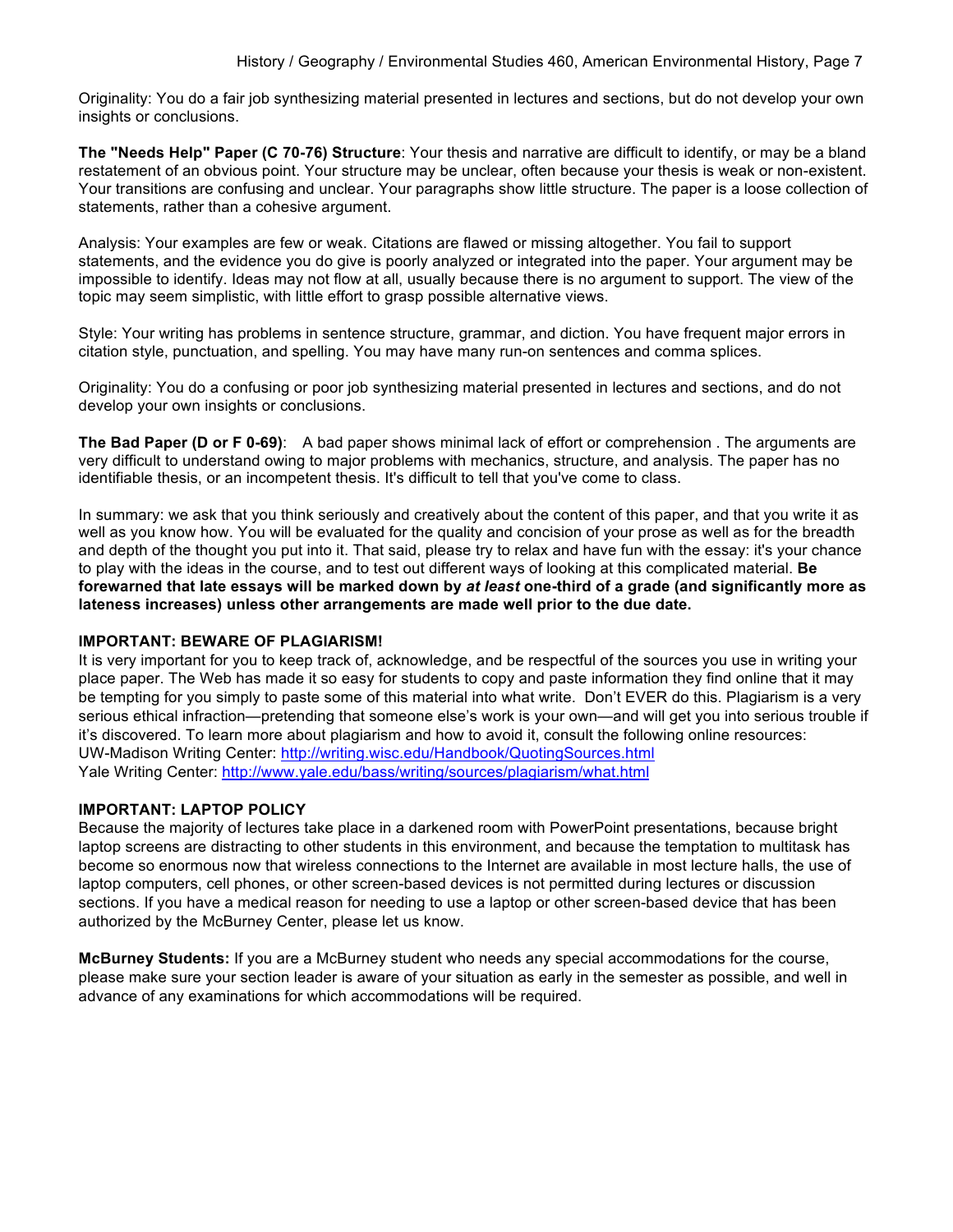# **WEEKLY OUTLINE OF LECTURES AND ASSIGNMENTS**

**IMPORTANT: In the following outline, lecture topics are arranged into thematic "weeks" that do NOT correspond with ordinary calendar weeks, so don't be confused about this. For the purposes of this course, most "weeks" consist of a Wednesday lecture, the following Monday lecture, and the following section; this way, all discussion sections will be assured of having heard the same lectures and done the same readings by the time they meet. Occasionally (usually right before an exam), one of these thematic "weeks" may involve a number of lectures less than or more than two. The parenthetic number after each week's title is the approximate number of pages of reading assigned for that week.**

## **Week 1: GETTING STARTED WITH ENVIRONMENTAL HISTORY (312)**

8 Sept: Kennecott Journey: Conversing with the Earth

13 Sept: The World That Coyote and Raven Made

SECTION: *Your section will be held during the week of September 6 even if it meets before the first lecture!*

As early as you can in the semester, read the entirety of Wayne C. Booth, et al., *The Craft of Research*, as background preparation for work on your place paper.

Finally, if you'd like, you can reread Bill's opening lecture, the original version of which is a published essay: William Cronon, "Kennecott Journey: The Paths Out of Town," in William Cronon, George Miles, and Jay Gitlin, eds., *Under an Open Sky: Rethinking America's Western Past* (New York: W. W. Norton, 1992), 28-51, which is also available on Bill's website as a link under "Other Resources" on our course webpage. For maximum benefit, it's probably best to do this **after** you've heard the lecture.

NB: This week the staff of the Wisconsin Historical Society will be offering tours of the collections there for students who want to get an early start on researching their final place papers.

### **Week 2: INVASIONS (46)**

15 Sept: Migration, Disease, and Death

20 Sept: Co-Invasion: Larger Creatures and Human Choices About Them

SECTION: Alfred W. Crosby, "Virgin Soil Epidemics as a Factor in the Aboriginal Depopulation in America," *William & Mary Quarterly*, Third Series, 33:2 (April 1976), 289-99. (Online Library Reserve)

 William M. Denevan, "The Pristine Myth: The Landscape of the Americas in 1492," *Annals of the Association of American Geographers*, 82:3 (1992), 369-85. (Online Library Reserve)

Charles C. Mann, "1491," *Atlantic Monthly*, 289:3 (March 2002), 41-53. (Online Library Reserve)

 Thomas Vale, 1998. "The Myth of the Humanized Landscape: The Example from Yosemite National Park," *Natural Areas Journal*, 18:3 (1998), 231-236. (Online Library Reserve)

### **WEEK 3: REMAKING THE LAND (228)**

22 Sept: Selling Animals

27 Sept: A World of Fields and Fences

SECTION: Cronon, *Changes in the Land*, xi-185 (of 20th anniversary edition, including Afterword). (If you buy a used copy of the first edition of the book, the new Afterword is available in our Online Library Reserve.)

### **WEEK 4: THE COUNTRY AND THE CITY (8)**

29 Sept: Mountain Gloom, Mountain Glory: Sublime and Picturesque 4 Oct: The Machine in the Garden: Agricultural Revolutions SECTION: Romanticism handout (available as PDF download from course web page)

#### **WEEK 5: RETHINKING NATURE**

6 Oct: The Flow of the River: Industrial Revolutions 11 Oct: Improving Nature SECTION: No new readings, but review in preparation for midterm exam.

### **WEEK 6: LANDSCAPES OF DEATH**

13 Oct: Hunters and Hunted 18 Oct: Even the Oceans Fail **18 Oct:** *EVENING REVIEW SESSION FOR MIDTERM EXAM, 7:00-8:30pm* **20 Oct: MID-TERM EXAM** SECTION: No Section Meetings This Week